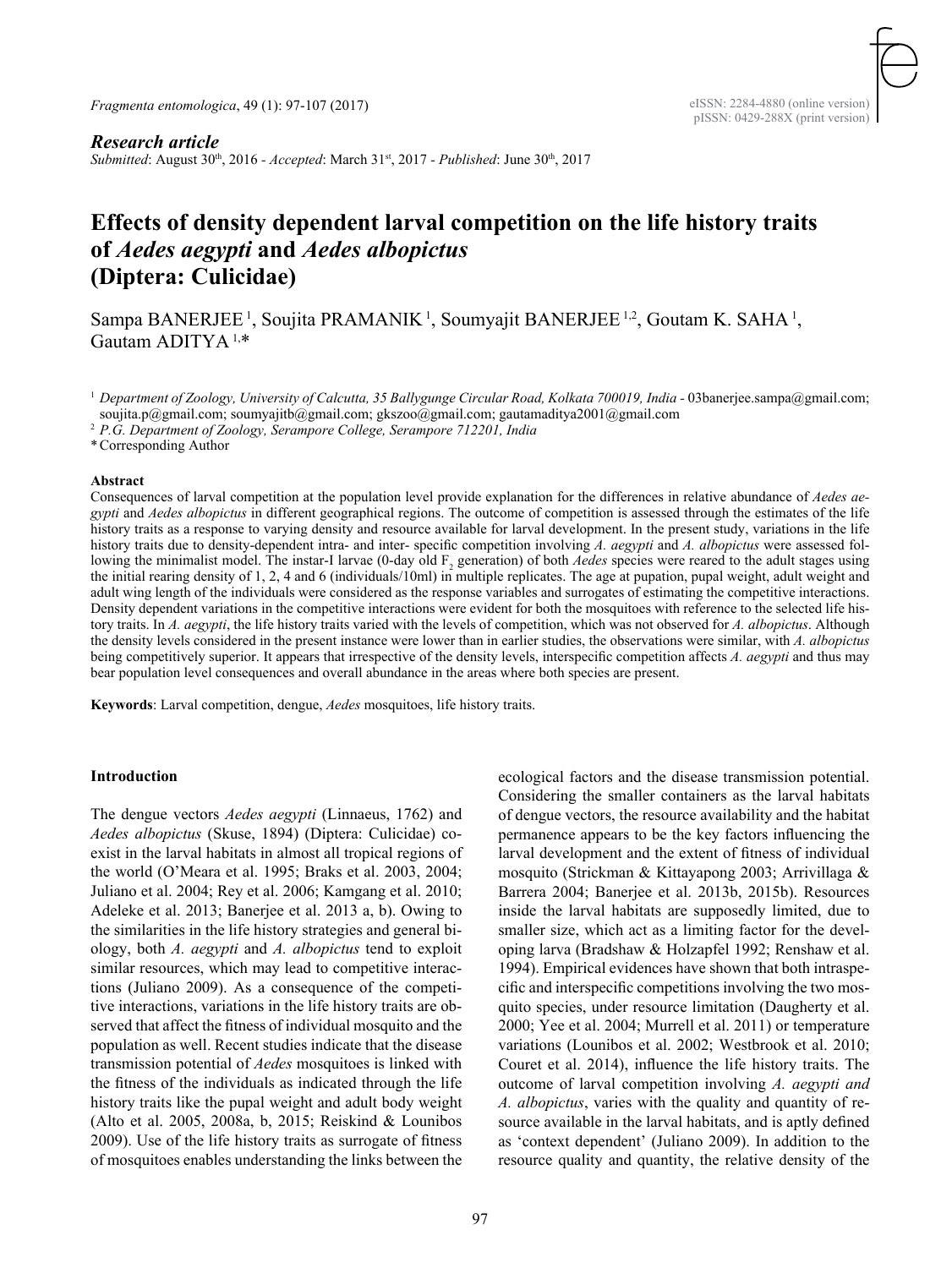developing larvae can be a factor in determining the fitness of the adult mosquitoes (Agnew et al. 2002; Bédhomme et al. 2003; Arrivillaga & Barrera 2004).

The density of the developing larvae within the space concerned is a critical factor influencing the pace of development and fitness of the individual mosquito (Broadie & Bradshaw 1991; Renshaw et al. 1994; Lord 1998; Reiskind & Lounibos 2009). Differences in the density of the developing individuals under similar space and resource condition would mean differences in the per capita resource availability and thus affecting the developmental pace and biomass accumulation in the individual mosquito. Density dependent effects on the mosquito larvae have been evaluated using rearing densities of higher magnitude ranging between 10 and 320 (Daugherty et al. 2000; Braks et al. 2004; Leishnam & Juliano 2010; Gilles et al. 2011) excepting in few instances where the minimalist approach is adopted using densities of much lower magnitude (Agnew et al. 2000, 2002; Bédhomme et al. 2003). Using the minimalist approach the variations in the life history traits at the individual levels can be deciphered with a higher precision due to calibration of the individual density at lower magnitude of 2, 3 or 4 individuals/ 10ml, against single individual as a control. Such density dependent effects on the fitness of the mosquitoes have been demonstrated for the mosquitoes like *Culex quinquefasicatus* (Agnew et al. 2000)*, Aedes aegypti* (Agnew et al. 2002) and *Anopheles stephensi* (Grech et al. 2007). The manipulation of the rearing density to the minimum enables deciphering the sex based differences of the density-dependent competition (Agnew et al. 2000, 2002). In the present study an effort is being made to decipher the effects of the intra- and inter-specific competition following the minimalist form of rearing density using *A. aegypti* and *A. albopictus*. Although earlier studies have demonstrated the effects of the intraspecific and interspecific interactions involving these two mosquitoes (Daugherty et al. 2000; Juliano 2009; Reiskind & Lounibos 2009), the density of the interacting individuals were comparatively higher than what is being proposed here. The results of the present study will enable deducing the extent of competition of the two species at substantially low density levels.

# **Materials and methods**

#### *Laboratory rearing and Experimental design*

Immature stages of both the mosquito species *A. aegypti*  and *A. albopictus* were collected from different larval habitats of selected sites of urban and suburban areas of Kolkata, India following standard sampling protocol with required modifications (Banerjee et al. 2013a, b; 2015a, b). Considering the field collected immature as P- generation, the mosquitoes *A. aegypti* and *A. albopictus* were reared in the laboratory, separately. The eggs from  $F_2$ -generation of both species were hatched synchronously and 0-day old (<

6 h) instar I larvae were transferred to the 6-well culture plates (Tarson®, India), considering each well as a single replicate, containing 10 ml deionised water to initiate the experiment. To assess the competitive effect on the life history traits of these two mosquito species two levels of competitive interaction were considered - i) intraspecific competition, where only a single species compete for the food and space, ii) interspecific competition, where both species in a ratio of 1:1, compete with each other for food and space. In order to achieve this, the initial rearing densities - two, four, and six individuals per container, were kept constant but the species combinations were varied according to type of competitions. Also, one individual per well of each species was set as control. In all the experimental wells, the larvae were provided with fish food (Tokyu®, Japan), *ad libitum.* These eight treatments (4 densities, 2 competitive interactions) for each mosquito species were repeated at least 25 times. Proper monitoring was carried out for the rearing of the larvae in the laboratory with the temperature and relative humidity being  $27 \pm$  $2^{\circ}$ C and 70  $\pm$  2%, respectively. At the end of 24 h period, the water was changed and fresh grain of food was added in the wells of plates. The wells of the culture plates were monitored daily for pupation. Upon pupation the date of pupation was recorded (AP – Age at Pupation) and individual pupa were weighed (PW – Pupal Weight) up to the nearest 0.1 mg using pan balance (ADAM®, ADA 71/L, Adam Equipment, UK). This was followed by placement of the pupa in glass vial (15 X 50mm) containing 5 ml of double distilled water and then the vials were covered with fine cloth and allowed for eclosion. The vials were numbered serially against the date of pupation under respective initial density and levels of competition. Following eclosion, the water from the vials was removed using a sterile syringe and the sex (for both intraspecific and interspecific competition) and species (for interspecific competition) of the adult were noted and recorded. After natural death of the mosquitoes, the adult dry weight (AW – Adult Weight) was recorded nearest to 0.1 mg and then one wing were taken off from each individual and length was measured to the nearest 0.1 mm using a dissecting stereo microscope (Olympus® SZX, Olympus Corporation, Tokyo, Japan) fitted with a graduated eyepiece (Erma®, Japan). The experimental design for the present study is outlined in Fig. 1.

# *Statistical Analysis*

To assess the effect of varying density and different levels of competitive interaction on various life history traits of two mosquito species *A. aegypti* and *A. albopictus* the data obtained were subjected to three-way ANO-VA, where three density levels (initial density 2, 4 and 6 individuals/10ml), two competitive interactions (interand intra-specific) and sexes (male and female) of the concerned mosquito species were considered as explanatory variables. The life history traits like age at pupation (AP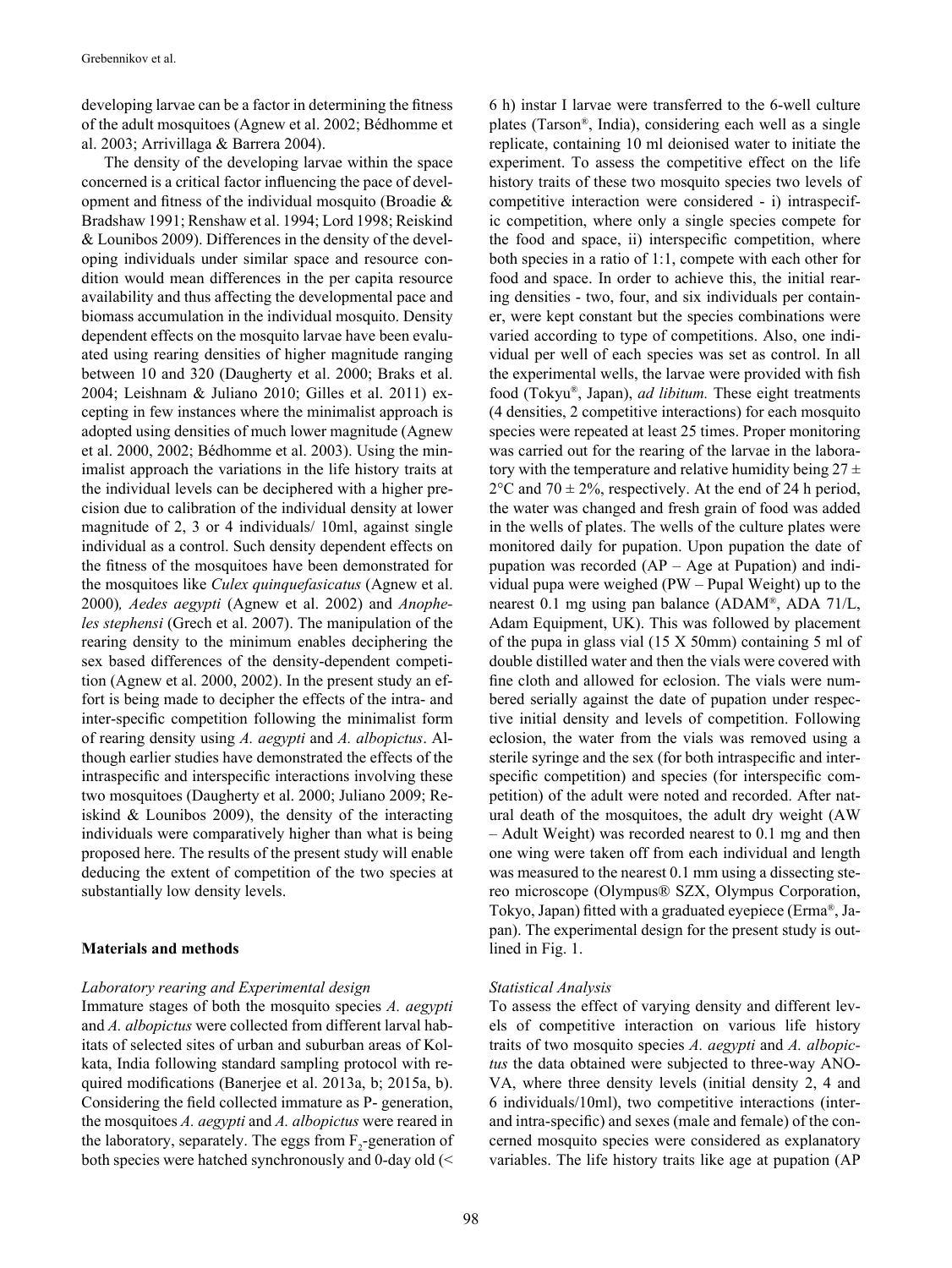

**Fig. 1** – The experimental protocol followed in the present study emphasizing the replicates used for the rearing density of the mosquitoes.

in days), pupal weight (PW in mg), adult weight (AW in mg), wing length (WL in mm) were considered as the dependent variables.

In order to assess the density effects on the life history traits of the two mosquito species, a comparison with the reference value was made (rearing density of 1 individual was considered as reference for no competition) employing the formula:

# Density Impact (DI) =  $(LHT_{ID} - LHT_{C})/[(LHT_{ID} + LHT_{C})/2]$

where  $LHT_{\text{in}}$  = The life history trait of an individual reared under a particular initial density;  $LHT_c = The life$ history trait of an individual of control set. The formula employs the difference in the values for the life history trait between the treatment and control rearing densities, identical to the format of degree of sexual dimorphism (Sharmila Bharati et al. 2004). The data obtained for each density and sex levels for the DI using the formula mentioned above, were subjected to logistic regression following generalized linear model with logit link. In this study the dependent variables or the response variables  $(DI_{AP} -$ Density impact on age at pupation,  $DI_{pw}$ - Density impact on pupal weight,  $DI_{WL}$ - Density impact on wing length) follows binomial (n, p) distribution with n replicates for each explanatory variables (the levels of the explanatory variables are density- 3, level of competition-2, sex- 2). In this instance, the probability parameter p was regarded as the linear combination of explanatory variables (density, competition and sex). A binary function with logit link was employed to relate the probability (p) with the explanatory variables and the parameters were estimated through maximum likelihood using the software XLSTAT (Addinsoft 2010). The density impact (DI) on the life history traits was expressed through the logistic regression of the form: (y) =  $1/(1 + \exp(-((a + b_1x_1 - b_2x_2 - b_3x_3))))$ , where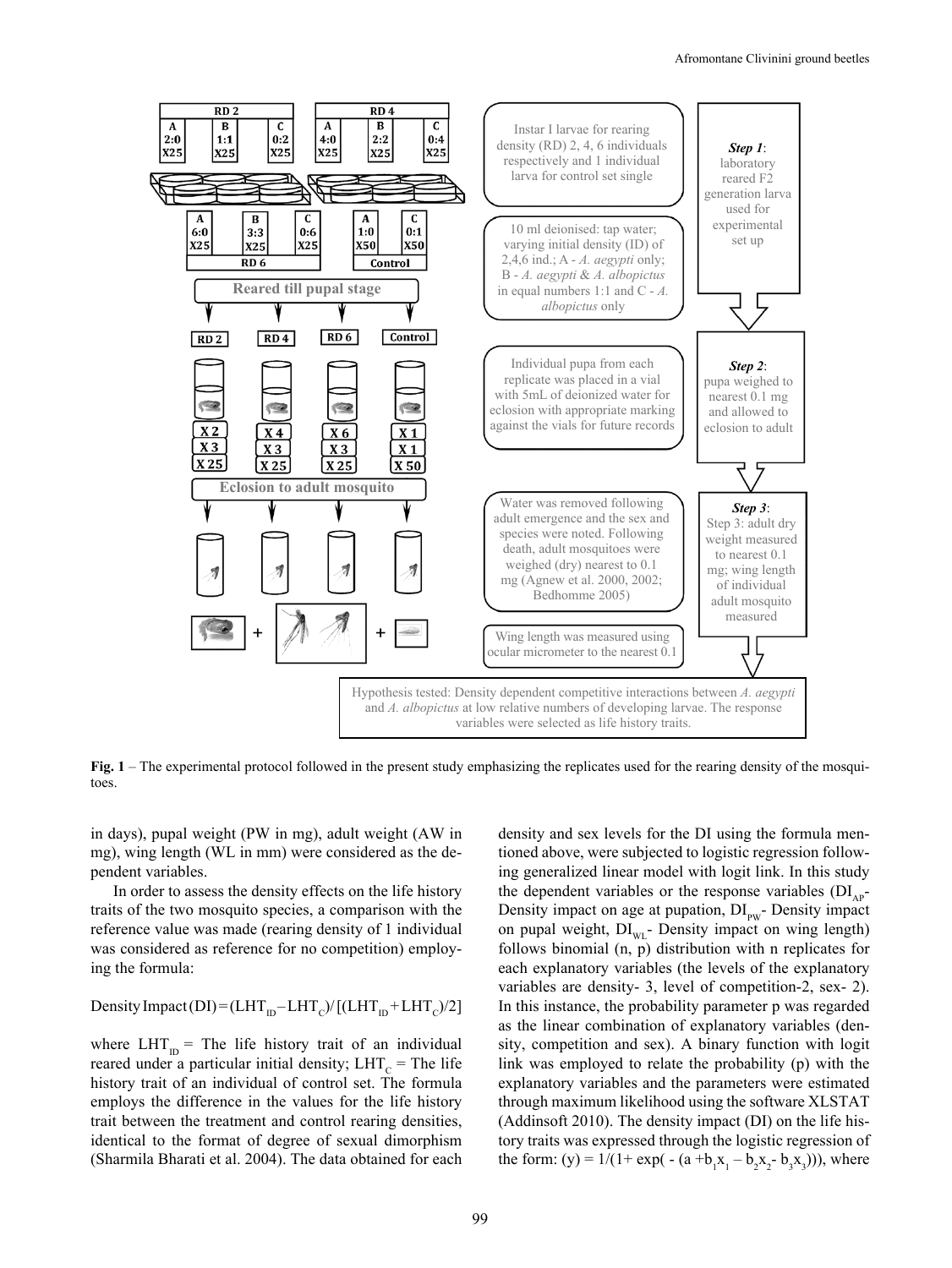$x_1$  is competition types,  $x_2$  is density,  $x_3$  is sex. The parameter estimates of the explanatory variables were judged through a Chi square value (Wald's Chi-square) for the significant contribution in the variations in the values observed. The statistical analyses were performed following Zar (1999).

# **Results**

The effects of the density and the type of competition on the life history traits were observed for *A. aegypti* while only the density effects was observed for *A. albopictus.*  Sex specific differences to the life history traits were observed in both the mosquitoes. As shown in Fig. 2, the age at pupation was extended and the pupal weight, adult weight and the wing length exhibited a declining trend with reference to the density in both species. Irrespective of the density and mode of competitive interactions when compared among two sexes of *A. aegypti* it was evident that females were larger in terms of pupal weight, adult weight and wing length than that of their male counterparts. Though the variation was not much profound for age at pupation, but females of *A. aegypti* took more time than the males for pupation (Fig. 2). Similar pattern were observed for *A. albopictus* also, where the females were greater than the males in terms of size (Fig. 2). The age at pupation of female *A. albopictus* were higher than their male counterparts and unlike *A. aegypti* the variation in age at pupation for females and males of *A. albopictus*  were highly significant (Table 1). The results of the 3-way ANOVA (Table 1) revealed density, level of competition and sex being significant contributors for the variations observed in the life history traits of *A. aegypti*. Similar results were observed for *A. albopictus* except that the levels of competition did not bear any consequence on the life history traits (Table 1).

When reared as single, the females of *A. aegypti* took on an average  $7.11 \pm 0.11$  S.E. days (range  $7.00 - 8.00$ days) to reach pupal stage with an average weight of 3.22  $\pm$  0.19 S.E. mg (range 1.90 – 4.00 mg), and eclosed to adult of an average  $0.42 \pm 0.03$  S.E. mg (range  $0.23 - 0.53$ ) mg) body weight with corresponding wing length of mean  $3.00 \pm 0.06$  S.E. mm (range  $2.59 - 3.24$  mm). In comparison, for the males of *A. aegypti,* the mean age at pupation was  $6.93 \pm 0.12$  S.E. days (range  $6.00 - 8.00$  days), while the mean pupal weight was  $2.35 \pm 0.05$  S.E. mg (range  $2.10 - 2.80$  mg). The corresponding mean adult weight was  $0.29 \pm 0.01$  S.E. mg (range  $0.25 - 0.36$  mg) and the mean wing length was  $2.62 \pm 0.02$  S.E. mm (range  $2.54$  – 2.76 mm), considerably less than the females. For *A. albopictus* females, the age at pupation were on an average  $8.00 \pm 0.11$  S.E. days (range 7.00 – 9.00 days), mean pupal weight was  $2.68 \pm 0.08$  S.E. mg (range  $1.90 - 3.20$ mg), mean adult weight was  $0.41 \pm 0.02$  S.E. mg (range  $0.27 - 0.51$  mg) and mean wing length was  $2.95 \pm 0.04$  S.E. mm (range  $2.59 - 3.20$  mm), when reared as single individual. The males of *A. albopictus* reared as single individual achieved pupation on an average  $7.45 \pm 0.16$  S.E. days (range  $7.00 - 8.00$  days), with a mean pupal weight of 2.68 $\pm$ 0.08 S.E. mg (1.20 – 1.90 days), mean adult weight as  $0.19 \pm 0.01$  S.E. mg (range  $0.14 - 0.21$  mg) and mean wing length of  $2.38 \pm 0.03$  S.E. mm (range  $2.19 - 2.46$ ) mm). When the life history traits of other individuals were compared to the control set (initial rearing density of one individual), the density effect on the different life history traits was evident, for both sexes. Using the DI as the indicator of the effects of density, it was observed that for both species, the density impact was profound for all the life history traits. For both *A. aegypti* and *A. albopictus* pupation was delayed as density increased and age at pupation was highest for both the sexes when six conspecific individuals were in competition (Fig. 3a). Irrespective of the mode of competitive interactions, for males and females of *A. aegypti* pupal weight reduced only when six individuals compete with each other whereas for females and males of *A. albopictus* pupal weight was decreased as number of competitor increased in the rearing habitats irrespective of level of competitive interaction (Fig. 3b). Adult body weight also decreased as the rearing density increased for both the concerned species irrespective of two sexes (Fig 3c). The wing length of both species and sexes reduced with the increase in density (Fig. 3d). The application of the logistic regression on the values of the density impact reflects that for *A. aegypti* the effects were more prominent than the other species in context. For *A. aegypti* the results of the logistic GLM (Table 2) indicated significant effects of density on age at pupation  $(DI_{AP})$ , pupal weight  $(DI_{PW})$ , adult weight ( $DI_{\text{AW}}$ ) and wing length ( $DI_{\text{WL}}$ ).

#### **Discussion**

The density dependent effects on the life history traits have been recorded for different mosquito species including *A. aegypti* and *A. albopictus* (Agnew et al. 2002; Bédhomme et al. 2003; Arrivillaga & Barrera 2004; Legros et al. 2009; Reiskind & Lounibos 2009; Alto et al. 2015). Rearing density of the developing larvae is critical, since it determines the *per capita* availability of the resources which in turn is the primary factor affecting the developmental pace and the expression of the life history traits. In majority experiments, the alteration in the rearing density influenced the larval development and the body size of mosquitoes, thereby affecting the fitness components (Braks et al. 2004; Alto et al. 2005, 2008a, b; Reiskind and Lounibos 2009). In such experiments with density treatments, the initial rearing densities of the larvae are quite high, ranging between 20 and 320 individuals (Daugherty et al. 2000; Braks et al. 2004; Alto et al. 2008a; Leisnham & Juliano 2010). In contrast, the present observations were made at a much lower scale following the norms of the minimalist ap-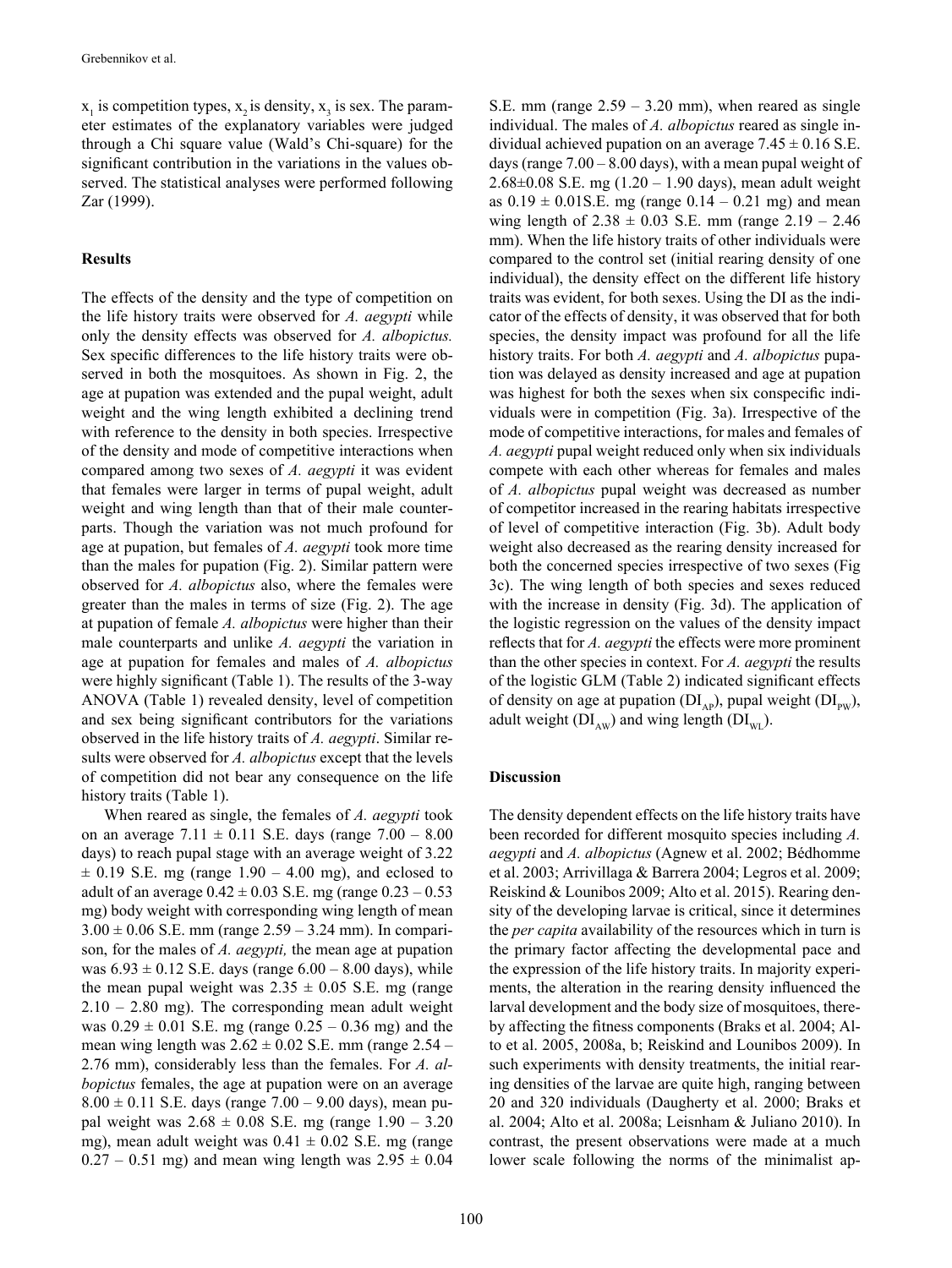

**Fig. 2** – The variations (mean ± SE) in the life history traits of the two mosquitoes *A. aegypti* and *A. albopictus* under intra- and interspecific competitions in minimalist form of density of the individuals in the rearing containers. In all instances at least 20 replicates were considered for all the levels of density shown in the x-axis. Shaded bars represent  $\varphi$  while non-shaded bars represent  $\varphi$ . The life history traits considered are (a) age at pupation (AP in days), (b) pupal weight (PW, in mg), (c) adult dry weight (AW, in mg) and (d) adult wing length (WL, in mm).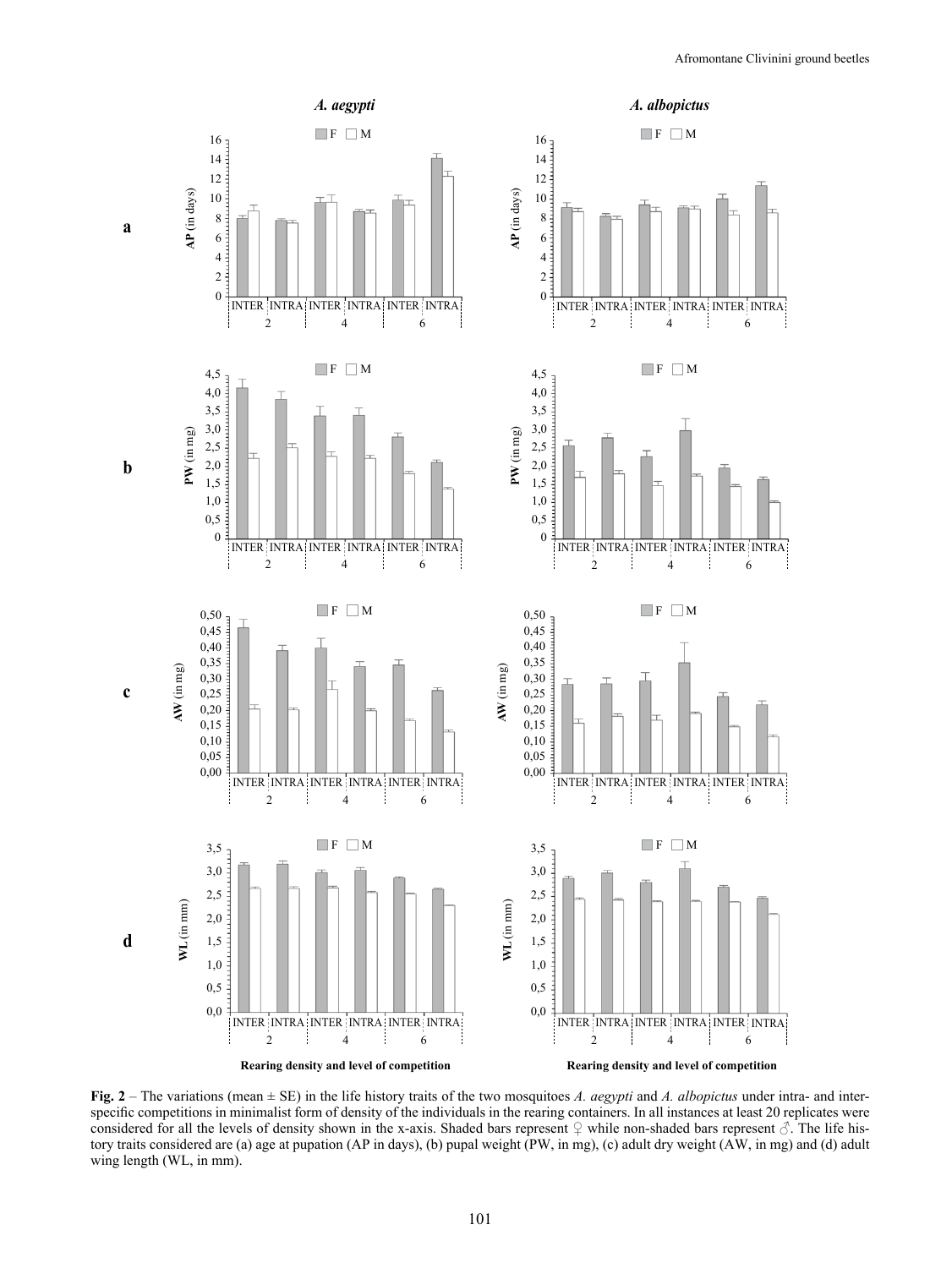# *A. albopictus*

**Table 1** – The results of the three way ANOVA using the density, sex and competition levels as source of variations for the response variables (life history traits). The F-values marked in bold are significant at p < 0.001 level. Here the explanatory variables are Level of competition, density levels and sex of the species and the response variables are - AP (age at pupation in days), PW (pupal weight in mg), AW (adult weight in mg) and WL (wing length in mm).

| A. aegypti                   |          |                  |           |                              | A. albopictus                |         |                |           |         |  |
|------------------------------|----------|------------------|-----------|------------------------------|------------------------------|---------|----------------|-----------|---------|--|
| <b>Source</b>                | SS       | DF               | <b>MS</b> | ${\bf F}$                    | Source                       | SS      | DF             | <b>MS</b> | F       |  |
| Age at Pupation (AP in days) |          |                  |           |                              | Age at Pupation (AP in days) |         |                |           |         |  |
| Competition                  | 16.396   | $\mathbf{1}$     | 16.396    | Competition<br>4.548         |                              | 0.041   | $\mathbf{1}$   | 0.041     | 0.014   |  |
| Density                      | 335.969  | $\overline{c}$   | 167.984   | 46.599                       | Density<br>30.676            |         | $\overline{c}$ | 15.338    | 5.112   |  |
| <b>Sex</b>                   | 4.652    | $\mathbf{1}$     | 4.652     | 1.291                        | Sex                          | 44.119  | $\mathbf{1}$   | 44.119    | 14.705  |  |
| Competition*Density          | 205.210  | $\overline{2}$   | 102.605   | 28.463                       | Competition*Density          | 17.499  | $\overline{2}$ | 8.750     | 2.916   |  |
| Competition*Sex              | 7.908    | $\mathbf{1}$     | 7.908     | 2.194                        | Competition*Sex              | 0.210   | $\mathbf{1}$   | 0.210     | 0.070   |  |
| Density*Sex                  | 15.408   | $\overline{2}$   | 7.704     | 2.137                        | Density*Sex                  | 32.917  | $\overline{c}$ | 16.458    | 5.486   |  |
| Competition*Density*Sex      | 2.712    | $\overline{2}$   | 1.356     | 0.376                        | Competition*Density*Sex      | 6.856   | $\overline{c}$ | 3.428     | 1.143   |  |
| Error                        | 674.117  | 187              | 3.605     |                              | Error                        | 567.061 | 189            | 3.000     |         |  |
| <b>Total</b>                 | 1175.120 | 198              |           |                              | <b>Total</b>                 | 703.430 | 200            |           |         |  |
| Pupal Weight (PW in mg)      |          |                  |           |                              | Pupal Weight (PW in mg)      |         |                |           |         |  |
| Competition                  | 1.694    | 1                | 1.694     | 4.222                        | Competition                  | 0.346   | $\mathbf{1}$   | 0.346     | 0.822   |  |
| Density                      | 39.815   | $\overline{2}$   | 19.907    | 49.625                       | Density                      | 16.856  | $\overline{2}$ | 8.428     | 20.032  |  |
| <b>Sex</b>                   | 64.247   | $\mathbf{1}$     | 64.247    | 160.153                      | Sex                          | 31.158  | $\mathbf{1}$   | 31.158    | 74.054  |  |
| Competition*Density          | 3.057    | 2                | 1.528     | 3.810                        | Competition*Density          | 6.188   | $\overline{c}$ | 3.094     | 7.353   |  |
| Competition*Sex              | 0.742    | 1                | 0.742     | 1.849                        | Competition*Sex              | 0.594   | $\mathbf{1}$   | 0.594     | 1.411   |  |
| Density*Sex                  | 3.904    | $\overline{2}$   | 1.952     | 4.866                        | Density*Sex                  | 1.743   | $\overline{2}$ | 0.871     | 2.071   |  |
| Competition*Density*Sex      | 0.773    | $\overline{2}$   | 0.387     | 0.964                        | Competition*Density*Sex      | 0.288   | $\overline{2}$ | 0.144     | 0.343   |  |
| Error                        | 75.017   | 187              | 0.401     |                              | Error                        | 79.521  | 189            | 0.421     |         |  |
| <b>Total</b>                 | 184.619  | 198              |           |                              | <b>Total</b>                 | 143.015 | 200            |           |         |  |
| Adult Weight (AW in mg)      |          |                  |           |                              | Adult Weight (AW in mg)      |         |                |           |         |  |
| Competition                  | 0.122    | 1                | 0.122     | 25.572                       | Competition                  | 0.002   | $\mathbf{1}$   | 0.002     | 0.177   |  |
| Density                      | 0.264    | 2                | 0.132     | 27.530                       | Density                      |         | $\overline{2}$ | 0.081     | 6.126   |  |
| <b>Sex</b>                   | 1.278    | $\mathbf{1}$     | 1.278     | 266.975                      | Sex                          | 0.618   | $\mathbf{1}$   | 0.618     | 46.464  |  |
| Competition*Density          | 0.005    | $\overline{c}$   | 0.002     | 0.507                        | Competition*Density          | 0.038   | $\overline{c}$ | 0.019     | 1.432   |  |
| Competition*Sex              | 0.014    | $\mathbf{1}$     | 0.014     | 2.918                        | Competition*Sex              | 0.001   | $\mathbf{1}$   | 0.001     | 0.048   |  |
| Density*Sex                  | 0.057    | $\overline{2}$   | 0.028     | 5.910                        | Density*Sex                  | 0.016   | 2              | 0.008     | 0.603   |  |
| Competition*Density*Sex      | 0.013    | $\overline{2}$   | 0.006     | 1.307                        | Competition*Density*Sex      | 0.006   | $\overline{2}$ | 0.003     | 0.223   |  |
| Error                        | 0.895    | 187              | 0.005     |                              | Error                        | 2.514   | 189            | 0.013     |         |  |
| <b>Total</b>                 | 2.675    | 198              |           |                              | <b>Total</b>                 | 3.485   | 200            |           |         |  |
| Wing Length (WL in mm)       |          |                  |           |                              | Wing Length (WL in mm)       |         |                |           |         |  |
| Competition                  | 0.326    | $\mathbf{1}$     | 0.326     | 11.388                       | Competition                  | 0.018   | $\mathbf{1}$   | 0.018     | 0.234   |  |
| Density                      | 3.194    | $\overline{c}$   | 1.597     | 55.812<br>Density            |                              | 2.716   | $\sqrt{2}$     | 1.358     | 17.995  |  |
| Sex                          | 7.732    | $\mathbf{1}$     | 7.732     | Sex<br>270.198               |                              | 9.589   | $\mathbf{1}$   | 9.589     | 127.051 |  |
| Competition*Density          | 0.544    | $\boldsymbol{2}$ | 0.272     | 9.503<br>Competition*Density |                              | 1.422   | $\overline{c}$ | 0.711     | 9.418   |  |
| Competition*Sex              | 0.034    | $\mathbf{1}$     | 0.034     | 1.200<br>Competition*Sex     |                              | 0.224   | $\mathbf{1}$   | 0.224     | 2.967   |  |
| Density*Sex                  | 0.185    | $\overline{2}$   | 0.093     | 3.234                        | Density*Sex                  | 0.436   | $\overline{2}$ | 0.218     | 2.889   |  |
| Competition*Density*Sex      | 0.051    | $\overline{c}$   | 0.026     | 0.899                        | Competition*Density*Sex      | 0.142   | $\sqrt{2}$     | 0.071     | 0.938   |  |
| Error                        | 5.352    | 187              | 0.029     |                              | $\ensuremath{\text{Error}}$  | 14.264  | 189            | 0.075     |         |  |
| <b>Total</b>                 | 17.577   | 198              |           |                              | <b>Total</b>                 | 30.385  | 200            |           |         |  |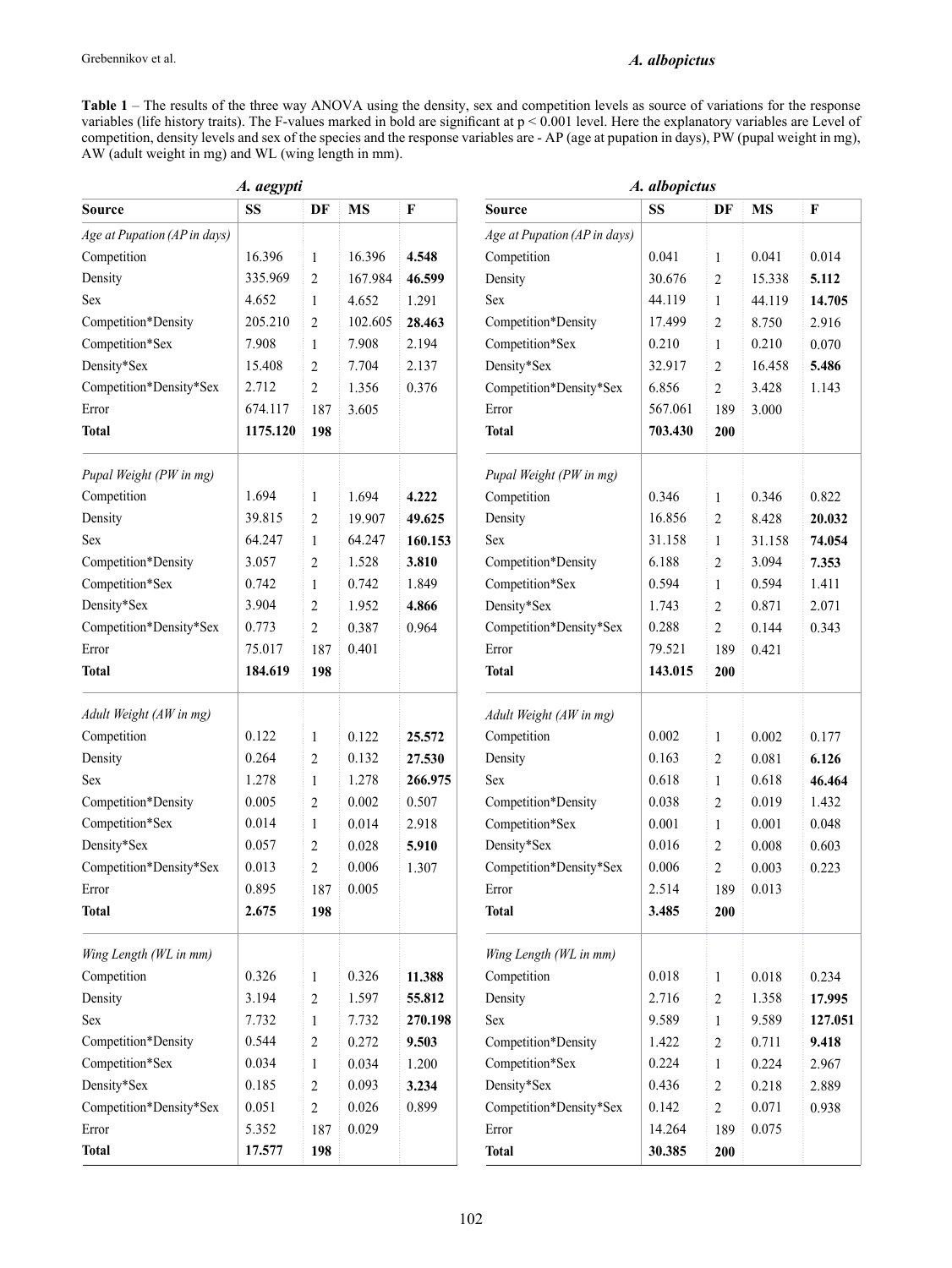

**Fig. 3** – The variations (Mean ± SE) of density impact (DI) on different life history traits (AP- age at pupation, PW- pupal weight, WLwing length) of two mosquito species under intra- and inter-specific competitions. Shaded bars represent  $\mathcal{Q}$  while non-shaded bars represent  $\delta$ . The life history traits are shown in sequence as (a) Age at pupation, (b) pupal weight, (c) adult weight and (d) wing length. Values less than zero indicates density impact.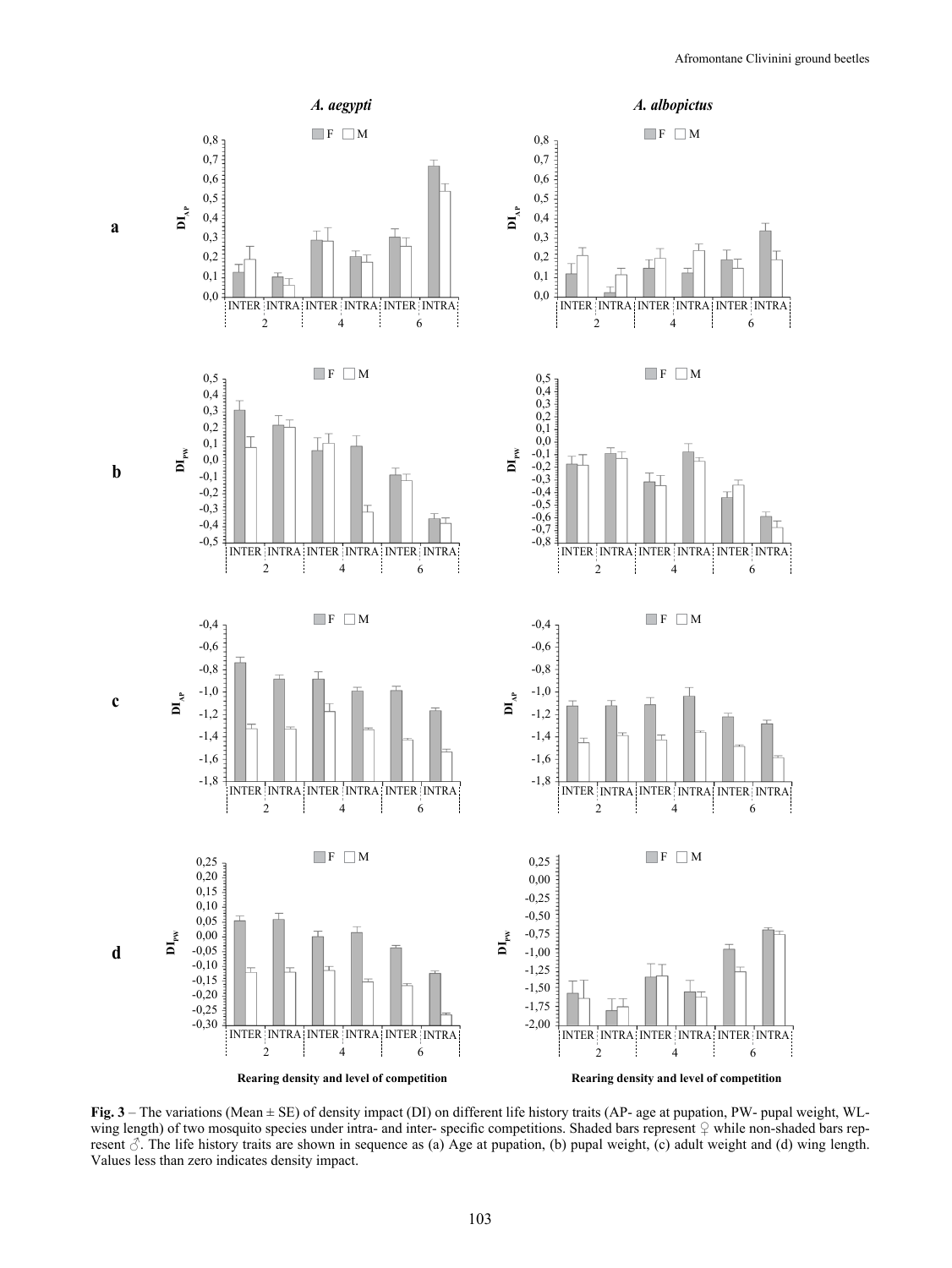|               |                          | A. aegypti |                |               | A. albopictus |           |             |  |
|---------------|--------------------------|------------|----------------|---------------|---------------|-----------|-------------|--|
|               | Intercept<br>Competition |            | <b>Density</b> | <b>Sex</b>    |               | Intercept | Competition |  |
| $DI_{AP}$     |                          |            |                |               | $DI_{AP}$     |           |             |  |
| Value         | 1.09                     | $-0.25$    | 2.07           | $-1.60$       | Value         | 0.164     | 0.087       |  |
| <b>SE</b>     | 1.31                     | 0.48       | 0.40           | 0.50          | $\rm SE$      | 0.822     | 0.349       |  |
| Wald $\chi^2$ | 0.69                     | 0.27       | 27.10          | 10.19         | Wald $\chi^2$ | 0.040     | 0.062       |  |
| $Pr > \chi^2$ | 0.41                     | 0.60       | ${}< 0.0001$   | $0.00\,$      | $Pr > \chi^2$ | 0.842     | 0.803       |  |
| $DI_{PW}$     |                          |            |                |               | $DI_{PW}$     |           |             |  |
| Value         | 6.22                     | $-1.10$    | $-1.63$        | $-0.93$       | Value         | $-0.156$  | 0.765       |  |
| <b>SE</b>     | 1.13                     | 0.37       | 0.26           | 0.34          | $\rm SE$      | 1.313     | 0.500       |  |
| Wald $\chi^2$ | 30.38                    | 8.59       | 40.72          | 7.35          | Wald $\chi^2$ | 0.014     | 2.346       |  |
| $Pr > \chi^2$ | ${}< 0.0001$             | 0.00       | ${}< 0.0001$   | 0.01          | $Pr > \chi^2$ | 0.906     | 0.126       |  |
| $DI_{AW}$     |                          |            |                |               | $DI_{AW}$     |           |             |  |
| Value         | $-10.079$                | 1.563      | 1.365          | 4.437         | Value         | $-4.364$  | 0.318       |  |
| $\rm SE$      | 1.733                    | 0.486      | 0.330          | 0.688         | $\rm SE$      | 1.750     | 0.500       |  |
| Wald $\chi^2$ | 33.826                   | 10.334     | 17.131         | 41.589        | Wald $\chi^2$ | 6.221     | 0.403       |  |
| $Pr > \chi^2$ | ${}< 0.0001$             | 0.001      | ${}< 0.0001$   | ${}_{0.0001}$ | $Pr > \chi^2$ | 0.013     | 0.525       |  |
| $DI_{WL}$     |                          |            |                |               | $DI_{WL}$     |           |             |  |
| Value         | 8.41                     | $-0.06$    | $-1.71$        | $-4.89$       | Value         | $-8.649$  | $-0.592$    |  |
| <b>SE</b>     | 1.70                     | 0.48       | 0.36           | 0.91          | <b>SE</b>     | 3.364     | 1.448       |  |
| Wald $\chi^2$ | 24.55                    | 0.02       | 22.17          | 28.93         | Wald $\chi^2$ | 6.612     | 0.167       |  |
| $Pr > \chi^2$ | ${}< 0.0001$             | 0.90       | ${}< 0.0001$   | ${}< 0.0001$  | $Pr > \chi^2$ | 0.010     | 0.683       |  |

**Table 2** – The results of the binomial GLM with logit link to test the effects of the competition, density and sex (explanatory variables) on the density impact of the selected life history traits (response variable). The values in bold represent significance at  $P \le 0.05$  level.

| $\cdots$ $\sigma$ |             |                |               |                             |           |             |                |            |  |  |
|-------------------|-------------|----------------|---------------|-----------------------------|-----------|-------------|----------------|------------|--|--|
| Intercept         | Competition | <b>Density</b> | <b>Sex</b>    |                             | Intercept | Competition | <b>Density</b> | <b>Sex</b> |  |  |
|                   |             |                |               | $DI_{AP}$                   |           |             |                |            |  |  |
| 1.09              | $-0.25$     | 2.07           | $-1.60$       | Value                       | 0.164     | 0.087       | 0.218          | 0.361      |  |  |
| 1.31              | 0.48        | 0.40           | 0.50          | <b>SE</b>                   | 0.822     | 0.349       | 0.189          | 0.339      |  |  |
| 0.69              | 0.27        | 27.10          | 10.19         | Wald $\chi^2$               | 0.040     | 0.062       | 1.326          | 1.136      |  |  |
| 0.41              | 0.60        | ${}_{0.0001}$  | 0.00          | $Pr > \chi^2$               | 0.842     | 0.803       | 0.250          | 0.286      |  |  |
|                   |             |                |               | $DI_{PW}$                   |           |             |                |            |  |  |
| 6.22              | $-1.10$     | $-1.63$        | $-0.93$       | Value                       | $-0.156$  | 0.765       | $-1.621$       | $-0.680$   |  |  |
| 1.13              | 0.37        | 0.26           | 0.34          | $\rm SE$                    | 1.313     | 0.500       | 0.709          | 0.471      |  |  |
| 30.38             | 8.59        | 40.72          | 7.35          | Wald $\chi^2$               | 0.014     | 2.346       | 5.234          | 2.087      |  |  |
| ${}< 0.0001$      | 0.00        | ${}< 0.0001$   | $0.01\,$      | $Pr > \chi^2$               | 0.906     | 0.126       | 0.022          | 0.149      |  |  |
|                   |             |                |               | DI <sub>AW</sub>            |           |             |                |            |  |  |
| $-10.079$         | 1.563       | 1.365          | 4.437         | Value                       | $-4.364$  | 0.318       | 0.868          | 3.926      |  |  |
| 1.733             | 0.486       | 0.330          | 0.688         | <b>SE</b>                   | 1.750     | 0.500       | 0.358          | 1.414      |  |  |
| 33.826            | 10.334      | 17.131         | 41.589        | Wald $\chi^2$               | 6.221     | 0.403       | 5.876          | 7.709      |  |  |
| ${}_{0.0001}$     | 0.001       | ${}_{0.0001}$  | ${}< 0.0001$  | $Pr > \chi^2$               | 0.013     | 0.525       | 0.015          | 0.005      |  |  |
|                   |             |                |               | $\mathbf{DI}_{\textrm{WL}}$ |           |             |                |            |  |  |
| 8.41              | $-0.06$     | $-1.71$        | $-4.89$       | Value                       | $-8.649$  | $-0.592$    | 4.532          | 0.112      |  |  |
| 1.70              | 0.48        | 0.36           | 0.91          | <b>SE</b>                   | 3.364     | 1.448       | 0.720          | 1.441      |  |  |
| 24.55             | 0.02        | 22.17          | 28.93         | Wald $\chi^2$               | 6.612     | 0.167       | 39.628         | 0.006      |  |  |
| ${}< 0.0001$      | 0.90        | ${}_{0.0001}$  | ${}_{0.0001}$ | $Pr > \chi^2$               | 0.010     | 0.683       | ${}< 0.0001$   | 0.938      |  |  |

proach. However, the effects of the density dependent intraspecific competition employing minimalist approach remained similar to the high density treatments. Use of low number of individuals in treatments enables inclusion of considerable number of replicates to judge the consistency of the results. A comparison with the control is also achievable in the minimalist approach such that the effects of the deviations from the optimal values can be deduced. The relative density of the larvae in the mosquito larval habitats varies with the size of the habitat (Sunahara et al. 2002), observed in Kolkata, India (Banerjee et al. 2010) and adjoining areas (Aditya et al. 2008, 2009). The diversity of the larval habitats exploited by the *Aedes* mosquitoes and the pupal productivity observed therein (Banerjee et al. 2013a, 2015a, b) suggests considerable variations in the relative number of developing larvae in the larval habitats at any instance. Particularly, in the smaller container habitats originating from the disposed household wastes, the number of larvae may correspond to the numbers used in the present treatments, justifying the employment of the minimalist approach.

The rearing density of the larva bears a direct conse-

quence to the developmental time, pupal weight, adult weight and longevity in all instances where the competitive interactions have been evaluated. Similar observation was found in the present study for both species as rearing density increased from single individual to six individuals, the life history traits got affected which support the previous work employing minimalist approach (Agnew et al. 2000, 2002). In each treatment, irrespective of the levels of competition, for both *A. aegypti* and *A. albopictus,* the females took longer developmental time, exhibited heavier body weight and longer wing length than males. Perhaps, shorter development time is more important for male mosquitoes than to achieve a bigger size as shorter developmental time helps it to win over the male-male competition for reproductive success (Bédhomme et al. 2003). Whereas for females, longer developmental time helps to achieve a bigger size which in-turn help it to have a higher reproductive success (Bédhomme et al. 2003), through increased egg production (Clements 1992). The density effects on the competitive interactions were evident in life history traits of both the mosquitoes. In comparison to the single individual treatments, larvae developing at the rear-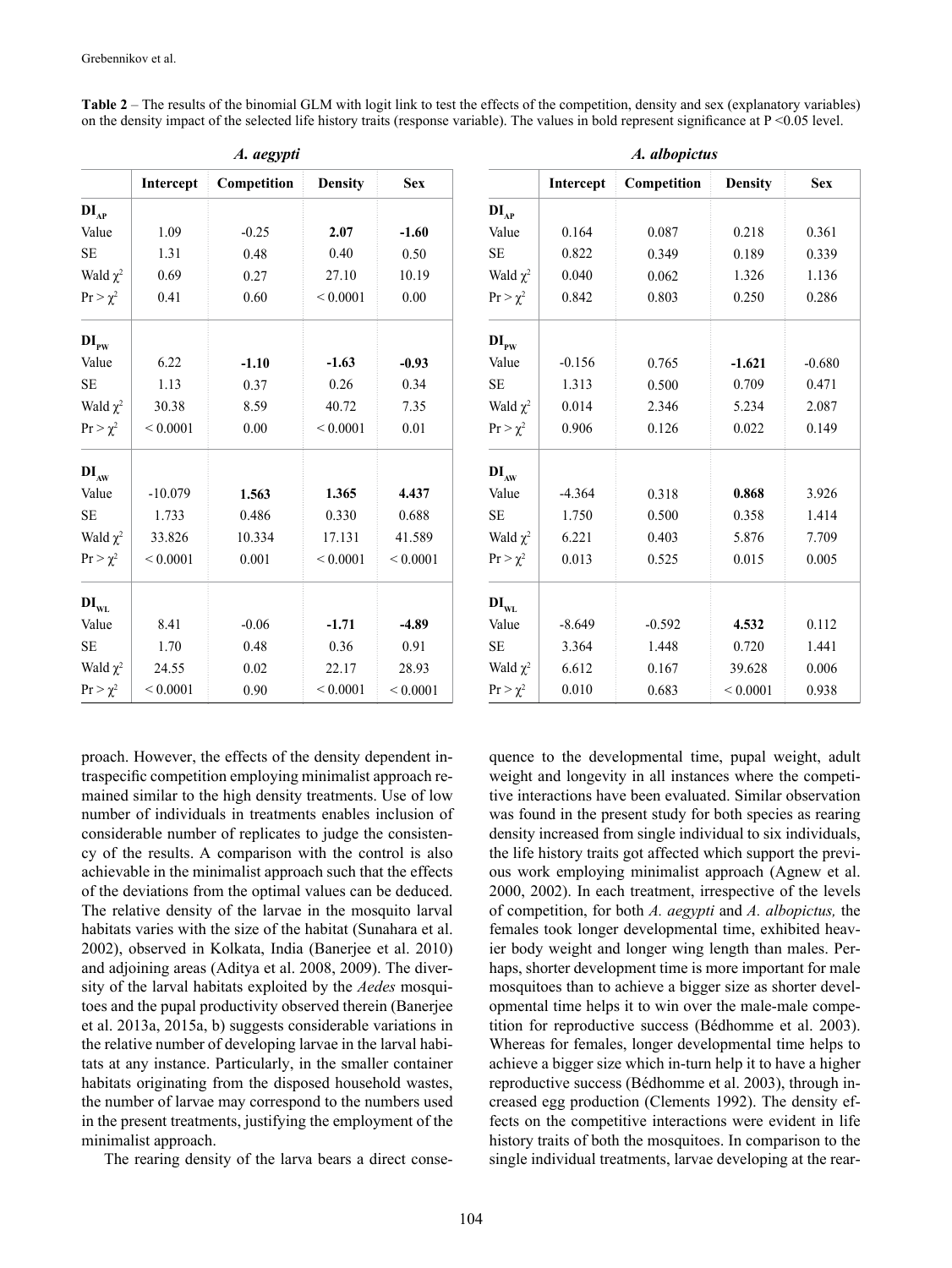ing density of 2, 4 and 6, with conspecific or heterospecific individuals, showed an increased time for the age at pupation but low pupal weight, adult body weight and wing length. As shown through the DI index, the effects were more prominent for *A. aegypti* than *A. albopictus*, for age at pupation (Fig 3a), but for rest of the life history traits an opposite effect was observed (Fig 3b through 3d). The extended age at pupation resulted in bigger pupae and adults in *A. aegypti*, which would mean greater potential for longevity and fecundity, if true linear relationships are realized. Owing to the bigger size, adult *Aedes* mosquitoes, if live for longer time, increases the potential for transmission of the disease pathogen. While, laboratory (Alto et al. 2008a, b; Muturi et al. 2011a, b) and field studies (Alto et al. 2014) indicate that the smaller sized mosquitoes are more susceptible to the viral pathogens including dengue virus. Under such conditions, when the competitive interactions result in the bigger sized *A. aegypti* and smaller sized *A. albopictus,* the latter would apparently be more important in disease transmission, in compliance with the laboratory findings on viral susceptibility by *A. albopictus*  (Alto et al. 2008a, b). However, field studies from Rio de Janeiro, Brazil, indicate that size-susceptibility and sizelongevity analysis are not strictly linear for *A. aegypti* and females emerging from low competition conditions bear higher probability to transmit dengue virus (Juliano et al. 2014). Thus more than the disease transmission potential, the competitive advantage of *A. albopictus* is exhibited through early development with smaller size. As observed in the present instance, *A. albopictus* emerged as a smaller adult with faster development than *A. aegypti*, which may also indicate that the mosquitoes will be able to complete their life cycle faster. Considering smaller containers where the water content dwindles with time, the faster development may favour the dominance of *A. albopictus*. As a consequence, in situations where both the mosquitoes are thriving, and other conditions are congenial, *A. albopictus* may have the chance to enhance the population over *A. aegypti*, though with smaller adult size, similar to the observations made in Florida, USA (Juliano et al. 2004).

In general, the competitive outcome between *A. albopictus* and *A. aegypti* is described as context-dependent (Juliano 2009), owing to the differential outcome based on the resource availability and the environmental conditions (Moore & Fisher 1969; Daugherty et al. 2000; Yee et al. 2007; Murrell & Juliano 2008; Bara et al. 2014; Couret et al. 2014). While in many instances, the outcome is in favour of *A. albopictus* (Barrera 1996; Juliano 1998; Daugherty et al. 2000; Braks et al. 2004; Murrell & Juliano 2008), in several other situations, both species remained equal as competitors (Black et al. 1989; Ho et al. 1989; Lounibos et al. 2002; Alto et al. 2005, 2008; Murrell & Juliano 2008). Under resource based interspecific competition, *A. albopictus* outcompete *A. aegypti* in instances when the food resources are of plant origin and the temperature conditions range between 20˚C and 35˚C (Farjana et al. 2012). However, availability of the animal food resources (Daugherty et al. 2000) shifts the competitive advantage in favour of *A. aegypti*. In the present instance, the density dependent competitive interactions was observed, where effects of interspecific competition was significant for *A. aegypti* alone. A deviation in this observation may occur depending on the quality and quantity of resources available in the natural habitats. However, the outcome of competition on the life history traits at high density levels (Alto et al. 2008a) was also realized in the present instance with low density, possibly indicating the invariant property of density effects on life history traits and thus the effective vectorial capacity. Further studies including density, resource quality and habitat permanence as explanatory variables should be carried out to define the competition outcome involving *A. aegypti* and *A. albopictus*, with higher precision.

**Acknowledgements –** We are grateful to the esteemed reviewers for the critical comments that enhanced the present version of the manuscript. The authors thankfully acknowledge the Head, Department of Zoology, University of Calcutta, Kolkata, India, for the facilities provided including infrastructure under DST-FIST, Government of India. The first author SB acknowledges the financial support of DST, Government of India, under DST-IN-SPIRE fellowship in pursuing this research work (sanction number: DST/INSPIRE Fellowship/2013/645, dated 17.12.2013). The UGC mid-career research award conferred (sanction number: F.19-202/2017(BSR) dated 16.02.2017) to GKS is duly acknowledged.

### **References**

- Addinsoft SARL. 2010. XLSTAT software, Version 10.0, Paris, France.
- Adeleke M.A., Adebimpe W.O., Hassan A.W.O., Oladejo S.O., Olaoye I., Olatunde G.O., Adewole T. 2013. Larval habitats of mosquito fauna in Osogbo metropolis, Southwestern Nigeria. Asian Pacific Journal of Tropical Biomedicine, 3(9): 673–677, DOI: 10.1016/S2221-1691(13)60137-9
- Aditya G., Pramanik M.K., Saha G.K. 2009. Immatures of *Aedes aegypti* in Darjeeling Himalayas - expanding geographical limits in India. The Indian Journal of Medical Research, 129: 455–457.
- Aditya G., Tamang R., Sharma D., Subba F., Saha G.K. 2008. Bamboo stumps as mosquito larval habitats in Darjeeling Himalayas, India – a spatial scale analysis. Insect Science, 15: 245–249, DOI: 10.1111/j.1744-7917.2008.00207.x
- Agnew P., Haussy C., Michalakis Y. 2000. Effects of density and larval competition on selected life history traits of *Culex pipiens quinquefasciatus* (Diptera: Culicidae). Journal of Medical Entomology, 37: 732–735.
- Agnew P., Hide M., Sidobre C., Michalakis Y. 2002. A minimalist approach to the effects of density dependent competition on insect life history traits. Ecological Entomology, 27: 396–402.
- Alto B.W., Bettinardi D.J., Ortiz S. 2015. Interspecific larval competition differentially impacts adult survival in dengue vectors. Journal of Medical Entomology, 52(2): 163–170, DOI: https://doi.org/10.1093/jme/tju062
- Alto B.W., Lounibos L.P., Higgs S., Juliano S.A. 2005. Larval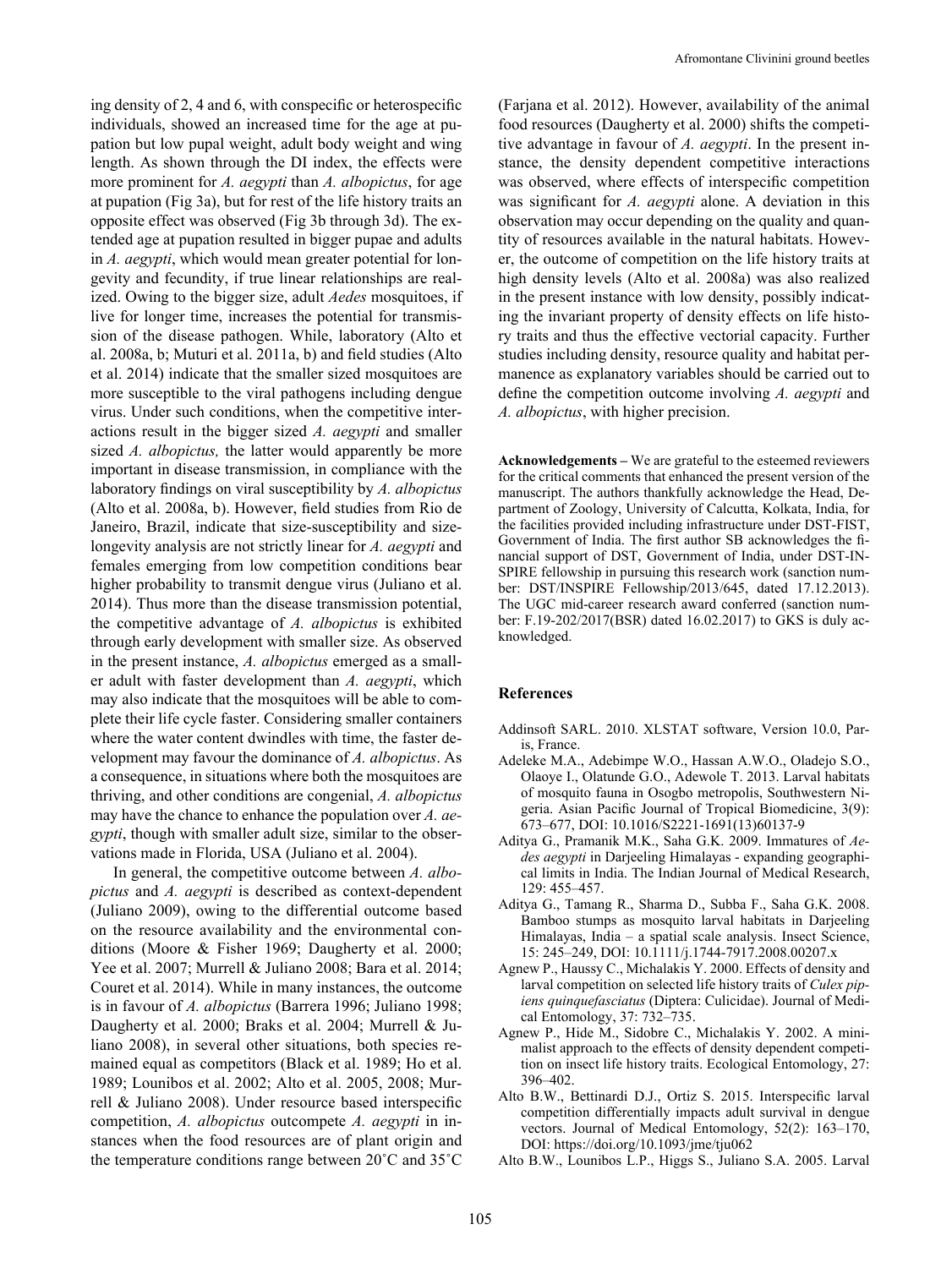competition differentially affects arbovirus infection in *Aedes* mosquitoes. Ecology, 86: 3279–3288.

- Alto B.W., Lounibos L.P., Mores C.N., Reiskind M.H. 2008a. Larval competition alters susceptibility of adult *Aedes* mosquitoes to dengue infection. Proceedings of the Royal Society B, 275: 463–471, DOI:10.1098/rspb.2007.1497
- Alto B.W., Reiskind M.H., Lounibos L.P. 2008b. Size alters susceptibility of vectors to dengue virus infection and dissemination. The American Journal of Tropical Medicine and Hygiene, 79(5): 688–695.
- Alto B.W., Smartt C.T., Shin D., Bettinardi D., Malicoate J., Anderson S.L., Richards S.L. 2014. Susceptibility of Florida *Aedes aegypti* and *Aedes albopictus* to dengue viruses from Puerto Rico. Journal of Vector Ecology, 39(2): 406–413.
- Arrivillaga J., Barrera R. 2004. Food as a limiting factor for *Aedes aegypti* in water-storage containers. Journal of Vector Ecology, 29(1): 11–20.
- Banerjee S., Aditya G., Saha G.K. 2013a. Pupal productivity of dengue vectors in Kolkata, India: implications for vector management. The Indian Journal of Medical Research, 137: 549–559.
- Banerjee S., Aditya G., Saha G.K. 2013b. Household disposables as breeding habitats of dengue vectors: linking wastes and public health. Waste Management, 33: 233–239, http:// dx.doi.org/10.1016/j.wasman.2012.09.013
- Banerjee S., Mohan S., Saha N., Mohanty S.P., Saha G.K., Aditya G. 2015a. Pupal productivity & nutrient reserves of *Aedes* mosquitoes breeding in sewage drains & other habitats of Kolkata, India: implications for habitat expansion & vector management. The Indian Journal of Medical Research, 142: 87–94, DOI:10.4103/0971-5916.176632
- Banerjee S., Aditya G., Saha G.K. 2015b. Household wastes as larval habitats of dengue vectors: comparison between urban and rural areas of Kolkata, India. PLoS ONE, 10(10): e0138082, DOI:10.1371/journal.pone.0138082
- Banerjee S., Aditya G., Saha N., Saha G.K. 2010. An assessment of macroinvertebrate assemblages in mosquito larval habitats - space and diversity relationship. Environmental and Monitoring Assessment, 168: 597–611, DOI 10.1007/s10661-009- 1137-9
- Bara J., Rapti Z., Cáceres C.E., Muturi E.J. 2014. Effect of larval competition on extrinsic incubation period and vectorial capacity of *Aedes albopictus* for dengue virus. PLoS ONE, 10(5): e0126703, DOI:10.1371/journal.pone.0126703
- Barrera R. 1996. Competition and resistance to starvation in larvae of container-inhabiting *Aedes* mosquitoes. Ecological Entomology, 21: 112–127.
- Bédhomme S., Agnew P., Sidobre C., Michalakis Y. 2003. Sexspecific reaction norms to intraspecific larval competition in the mosquito *Aedes aegypti*. Journal of Evolutionary Biology, 16: 721–730.
- Black W.C. IV, Rai K.S., Turco B.J., Arroyo D.C. 1989. Laboratory study of competition between United States strains of *Aedes albopictus* and *Aedes aegypti* (Diptera: Culicidae). Journal of Medical Entomology, 32: 847–52.
- Bradshaw W.E., Holzapfel C.M. 1992. Reproductive consequences of density-dependent size variations in the pitcher plant mosquito, *Wyeomyia smithii* (Diptera: Culicidae). Annals of Entomological Society of America, 85: 274–281.
- Braks M.A.H., Honório N.A., Lourenço-de-Oliveira R., Juliano S.A., Lounibos L.P. 2003. Convergent habitat segregation of *Aedes aegypti* and *Aedes albopictus* (Diptera: Culicidae) in southeastern Brazil and Florida. Journal of Medical Entomology, 40: 785–794.
- Braks M.A.H., Honório N.A., Lounibos L.P., Lourenço-De-Oliveira R., Juliano S.A. 2004. Interspecific competition between two invasive species of container mosquitoes, *Aedes*

*aegypti* and *Aedes albopictus* (Diptera: Culicidae), in Brazil. Annals of Entomological Society of America, 97(1): 130– 139, DOI: http://dx.doi.org/10.1603/0013-8746(2004)097[0 130:ICBTIS]2.0.CO;2

- Broadie K.S., Bradshaw W.E. 1991. Mechanisms of interference competition in the Western treehole mosquito, *Aedes sierrensis.* Ecological Entomology, 16: 145–154.
- Clements A.N. 1992. The biology of mosquitoes: development, nutrition and reproduction. Chapman & Hall, London, 509 pp.
- Couret J., Dotson E., Benedict M.Q. 2014. Temperature, larval diet, and density effects on development rate and survival of *Aedes aegypti* (Diptera: Culicidae). PLoS ONE, 9(2): e87468, DOI:10.1371/journal.pone.0087468
- Daugherty M.P., Alto B.W., Juliano S.A. 2000. Invertebrate carcasses as a resource for competing *Aedes albopictus* and *Aedes aegypti* (Diptera: Culicidae). Journal of Medical Entomology, 37(3): 364–372.
- Farjana T., Tuno N., Higa Y. 2012. Effects of temperature and diet on development and interspecies competition in *Aedes aegypti* and *Aedes albopictus*. Medical and Veterinary Entomology, 26: 210–217, DOI: 10.1111/j.1365-2915.2011.00971.x
- Gilles J.R.L., Lees R.S., Soliban S.M., Benedict M.Q. 2011. Density-dependent effects in experimental larval populations of *Anopheles arabiensis* (Diptera: Culicidae) can be negative, neutral, or overcompensatory depending on density and diet levels. Journal of Medical Entomology, 48(2): 296–304, DOI: 10.1603/ME09209
- Grech K., Maung L.A., Read A.F. 2007. The effect of parental rearing conditions on offspring life history in *Anopheles stephensi*. Malaria Journal, 6: 130, DOI:10.1186/1475-2875-6- 130
- Ho B.C., Ewert A., Chew L. 1989. Interspecific competition among *Aedes aegypti*, *A. albopictus*, and *A. triseriatus* (Diptera: Culicidae): larval development in mixed cultures. Journal of Medical Entomology, 26: 615–23.
- Juliano S.A. 1998. Species introduction and replacement among mosquitoes: interspecific resource competition or apparent competition? Ecology, 79: 255–68.
- Juliano S.A. 2009. Species interactions among larval mosquitoes: context dependence across habitat gradients. Annual Review of Entomology, 54: 37–56, DOI:10.1146/annurev. ento.54.110807.090611
- Juliano S.A., Lounibos L.P., O'Meara G.F. 2004. A field test for competitive effects of *Aedes albopictus* on *A. aegypti* in South Florida: differences between sites of coexistence and exclusion? Oecologia, 139(4): 583–593.
- Juliano S.A., Ribeiro G.S., Maciel-de-Freitas R., Márcia G Castro M.G., Claudia Codeço C., Lourenço-de-Oliveira R., Lounibos LP. 2014. She's a femme fatale: low-density larval development produces good disease vectors. Memórias Do Instituto Oswaldo Cruz, 109(8): 1070-1077, DOI: 10.1590/0074-02760140455
- Kamgang B., Happi J.Y., Boisier P., Njiokou F., Hervé J.P. Simard F., Paupy C. 2010. Geographic and ecological distribution of dengue and chikungunya virus vectors, *Aedes aegypti* and *Aedes albopictus*, in urban environments of Cameroon (Central Africa). Medical and Veterinary Entomology, 24: 132–141, DOI: 10.1111/j.1365-2915.2010.00869.x
- Legros M., Lloyd A.L., Huang Y., Gould F. 2009. Density-dependent intraspecific competition in the larval stage of *Aedes aegypti* (Diptera: Culicidae): revisiting the current paradigm. Journal of Medical Entomology, 46(3): 409–419.
- Leisnham P.T., Juliano S.A. 2010. Interpopulation differences in competitive effect and response of the mosquito *Aedes aegypti* and resistance to invasion by a superior competitor. Oecologia, 164(1): 221–230, DOI: 10.1007/s00442-010-1624-2
- Lord C.C. 1998. Density dependence in larvae of *Aedes albop-*